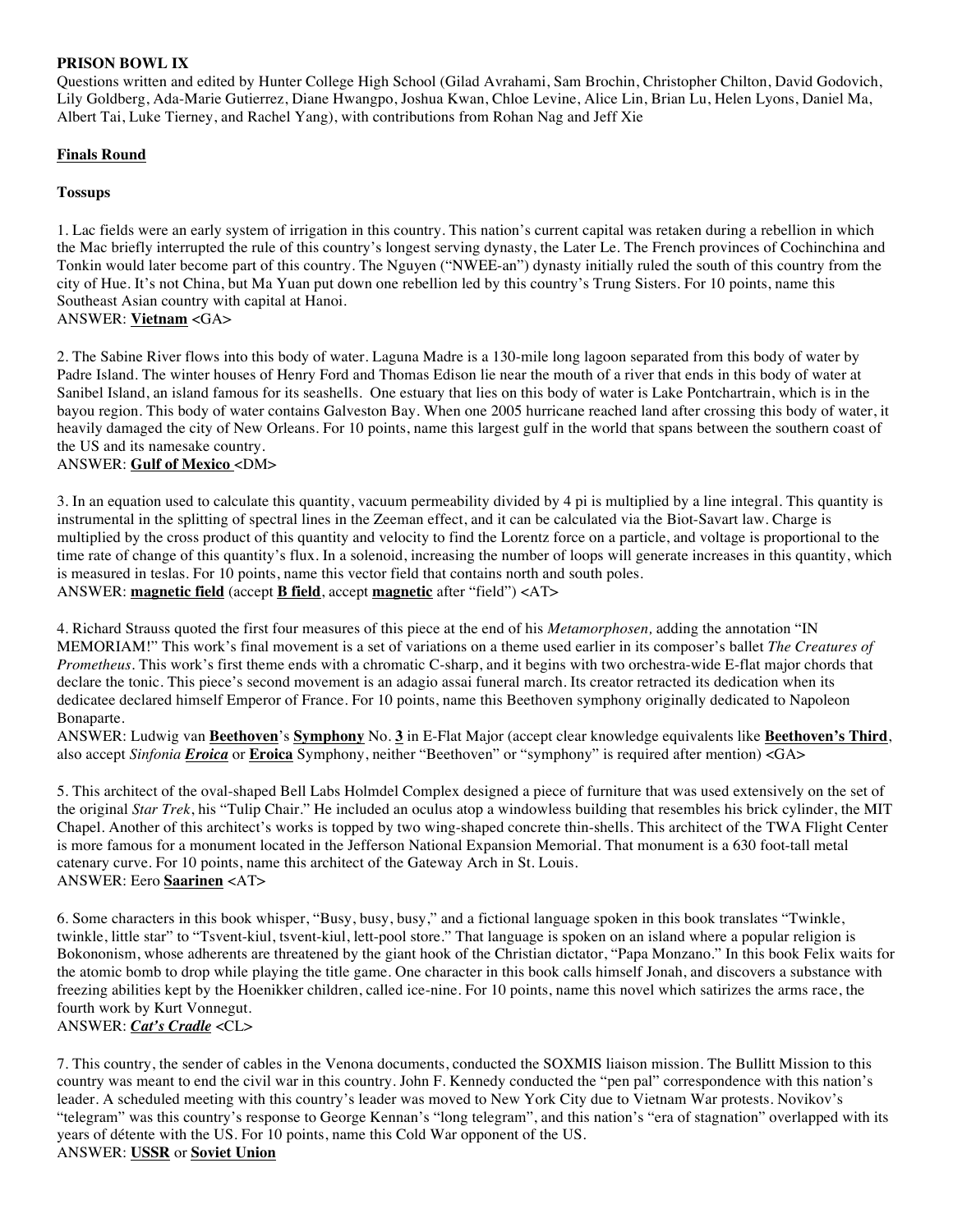8. One theory connects the origin of this philosophy with the defacing of coins, and a philosopher of this movement pioneered the idea of cosmopolitanism by calling himself a "citizen of the world." This philosophy, practiced by Crates of Thebes and Antisthenes, idolized Heracles because of his capture of Cerberus. One proponent of this philosophy was known for carrying a lamp during the day while looking for an "honest man." That man infamously begged for a living and often resided in a large ceramic jar. This philosophy of Diogenes of Sinope derives its name from the phrase "dog-like." For 10 points, name this Ancient Greek philosophy that rejected societal conventions.

ANSWER: **cynic**ism <AT>

9. Goodpasture syndrome is an autoimmune disease involving this organ and the kidneys. This organ contains bitter taste receptors which convert angiotensin I to angiotensin II. This organ contains a hilum that connects the parietal and visceral pleural membranes, and the severity of a disease affecting it is assessed by a spirometer. That disease, involving the breakdown of this organ's tissues, is known as emphysema. This organ, which is comprised of alveoli, is subject to bronchitis. For 10 points, name these respiratory organs that supply oxygen to the blood and are used in air exchange. ANSWER: **lung**s <AT>

10. It's not cotton, but a businessman who was judged to be largest producer of this good in a particular country was said to be a this commodity king. The most famous king of this commodity was Carlos Leôncio de Magalhães ("muh-GAW-less"). From the 1790s onward, plantations producing this good were found in Venezuela along with cocoa producing establishments. This crop was cultivated in the red soil of São Paulo in Brazil, and it was often grown in fazendas. The Ottomans opened this commodity's first "house" in Damascus. The city of Mocha ("MO-kuh") in Yemen exported this crop, and Indonesia makes its "Sumatra" and "Java" types. For 10 points, name this caffeinated beverage. ANSWER: **coffee**

11. Unusually high reflective areas on radars are known as these entities' debris balls. A measuring system for these entities attempts to relate the Beaufort and Mach scales. Residential architecture and types of vegetation were later accounted for in an "enhanced" version of that system. During periods of rainfall, these entities are surrounded by RFDs after they form from supercells. A scale measuring these entities ranks them from F0 to F5, and assesses the damage caused by them. That scale is named after Fujita. For 10 points, name these rapidly-spinning columns of air.

ANSWER: **tornado**es (accept **twister**s, prompt on **cyclone**s) <AT>

12. In one of this man's works, two characters meet by chance at a dog pound, and end up getting a drink at a bar called the Cathedral. That work is about Santiago Zavala and Ambrosia, the former of which is an activist with Cahuide. The title of one book by this man literally translates to *The City and the Dogs* and takes place at a military school; that book is known in English as *The Time of the Hero*. Another work by this man is set partly in Piura, and features characters called "the lieutenant" and "the native." For 10 points, name this contemporary Peruvian author and essayist of *The Green House* and *Aunt Julie and the Scriptwriter.* ANSWER: Jorge Mario Pedro **Vargas Llosa** [accept 1st Marquis of **Vargas Llosa**; prompt on partial] <CL>

13. This writer created a biography of Richard Savage and a Neoclassical tragedy titled *Irene*. He annotated the plays of Shakespeare and wrote *The History of Rasselas, Prince of Abissinia*, as well as the influential periodical *The Rambler*. This man wrote *A Journey to the Western Islands of Scotland* about his travels with his later biographer, James Boswell. This man completed his most influential work alone, though it took him nine years, and it was the pre-eminent work in its genre until one created at Oxford. For 10 points, name this English writer and lexicographer who in 1755 created *The Dictionary of the English Language*. ANSWER: **S**amuel **Johnson** [prompt on **Johnson**] <CL>

14. The Swiep ("sweep") forest was an important location at one battle during this war, in which the forces of Ludwig von Benedek were dealt a crushing defeat. Throughout this conflict, the muzzleloading Lorenz rifles of one side were badly outclassed by the more modern rifles of their opponents. Either Koniggratz or Sadowa was the most important battle in this war, a decisive victory for the northern belligerents. Helmuth von Moltke served as the chief of staff for the primary state on the winning side of this war. For 10 points, identify this 1866 conflict in which the southern states of the German Confederation were defeated by a collection of northern German states led from Berlin.

ANSWER: **Austro-Prussian** War (accept **Seven Weeks** War, **Unification** War, **Prussian-German** War, **Brothers** or **Fraternal** War; accept **War of 1866** until year is mentioned; prompt on **German Civil** War) <LT>

15. One man in this work scolds a crowd at the Areopagus after finding an altar "to an unknown god," and in this book, tongues of fire representing the Holy Spirit appear over the heads of men. After one man in this book claims to have seen the Son of Man sitting at the right hand of God, the Sanhedrin order his stoning; that man was Stephen. This book describes the first Pentecost, and in this book, Saul was blinded on the road to Damascus and converted to Paul. For 10 points, name this New Testament book which describes the deeds done by the apostles to spread the church to the Roman Empire.

ANSWER: **Acts** of the Apostles (or Book of **Acts**) <JK>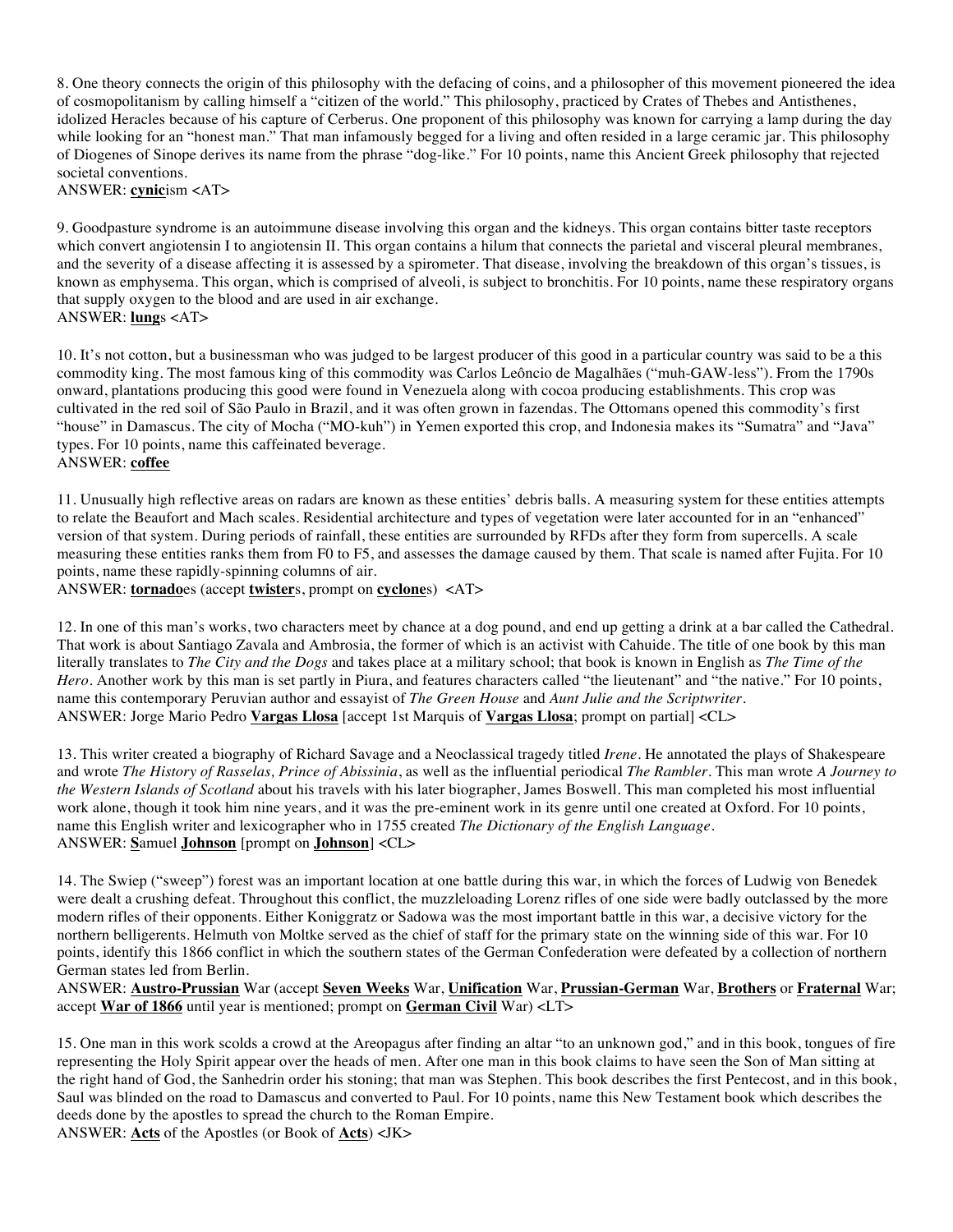16. Reacting a molecule with osmium tetroxide will yield one of these compounds with two of its namesake groups in the "syn" position. Produced in the Ziegler process, these compounds are the final product of Grignard reactions. One device measuring their concentration assesses the electric current produced by the oxidation of them to acetic acid and water. 95% of a common azeotrope's volume is comprised of one of these substances, and one of them plus a carboxylic acid will yield an ester. For 10 points, name these compounds containing an OH group, exemplified by methanol and ethanol. ANSWER: **alcohol**s <AT>

17. Twelve of these objects were in the protection of priests known as the Salii; the original copy was owned by Numa Pompilius. Sir Gawain found one of these objects that once belonged to Judas Maccabeus. A particularly badass one of these objects used during the Trojan War doubled as a flamethrower; another of these objects held by Ajax was notably large and made of seven cowhides and bronze. Perseus famously used one of these objects to avoid the gaze of Medusa. For 10 points, identify this type of armor, one of which was held by Achilles in his battle with Hector and exemplified by the Aegis held by Athena. ANSWER: **shield**s <JK>

18. In this play, one character wants to prove that God is unnecessary, while his nephew wants to accumulate wealth, and so locks his uncle in a laboratory. In the beginning of this play, General Manager Domin tells that story to Helena, a member of the League of Humanity. Alquist decides not to kill Helena and Primus in Act III of this play because they are the new Adam and Eve. Although the title figures initially seem content in servitude, by this play's end they have annihilated the human race. For 10 points, name this science fiction play which coined the term for a complex machine often resembling a human, a work by Karel Capek. ANSWER: *R.U.R.* [accept *Rossum's Universal Robots* or *Rossumovi Univerzální Roboti*] <CL>

19. A Fortunato Depero painting from this movement features two tunnels and some slanted buildings arranged in an "M" shape. Other paintings in this movement include one where horses and men run wild, *The City Rises*, and another clearly featuring the numbers "6943." Marinetti stated that a certain entity was more beautiful than the Winged Nike of Samothrace in this art movement's manifesto. Another work from this movement is a sculpture depicting an armless figure stepping forward, *Unique Forms of Continuity in Space*. Giacomo Balla and Umberto Boccioni were artists from, for 10 points, what 20th century Italian movement that glorified speed and technology? ANSWER: **Futurism** <AT>

20. This creator of the Rorschach test-like Verbal Summator devised a teaching machine, a question-displaying box. He classified the strength of a response based on emission, energy level, speed, and repetition in his book *Verbal Behavior*. This man who equated "negative reinforcement" to punishment also wrote a utopian novel where citizens can be classified as Planners or Managers. He developed a cage containing audiovisual stimuli, a response lever, and a food dispenser, the operant conditioning chamber. The author of *Walden Two* was, for 10 points, what psychologist who created a namesake box? ANSWER: B. F. **Skinner** (accept Burrhus Frederic **Skinner**) <AT>

TB. This author wrote about Consilience, where Charmaine and Stan give up their freedom every second month and fall in love with their alternates, and one book by this author is narrated by Iris Chase. In a book by this author, Cordelia and two friends throw Elaine Risley's hat into a ravine. In addition to *Cat's Eye* and *The Blind Assassin*, this author created a character once known as Jimmy but now called Snowman. In another work by this author, "the Eyes" are the secret police of a dystopian theocracy named Gilead, and some of agents who may be working for the Mayday resistance take Offred [of-FRED] away. For 10 points, identify this Canadian author of *Oryx and Crake* and *The Handmaid's Tale*.

ANSWER: Margaret **Atwood** <CL>

#### **Bonuses**

1. To calculate the gravitational form of this quantity for an object located near the Earth's surface, multiply the object's mass by its distance from the ground and g. For 10 points:

[10] Name this type of energy stored in an object due to its position or configuration.

ANSWER: **potential** energy (accept **PE** or **U**)

[10] The non-relativistic form of this Frenchman's namesake function equals a system's kinetic energy minus its potential energy. This man also names a series of five points where the gravitational pulls of two bodies cancel out.

ANSWER: Joseph-Louis **Lagrange** (accept **Lagrangian**)

[10] This hypothetical structure's walls contain infinite potential energy, while its interior has zero potential energy. This means that infinitely large forces prevent the single particle housed inside this structure from leaving it.

ANSWER: **particle in a box** (or **infinite square well**, or **infinite potential well**) <AT>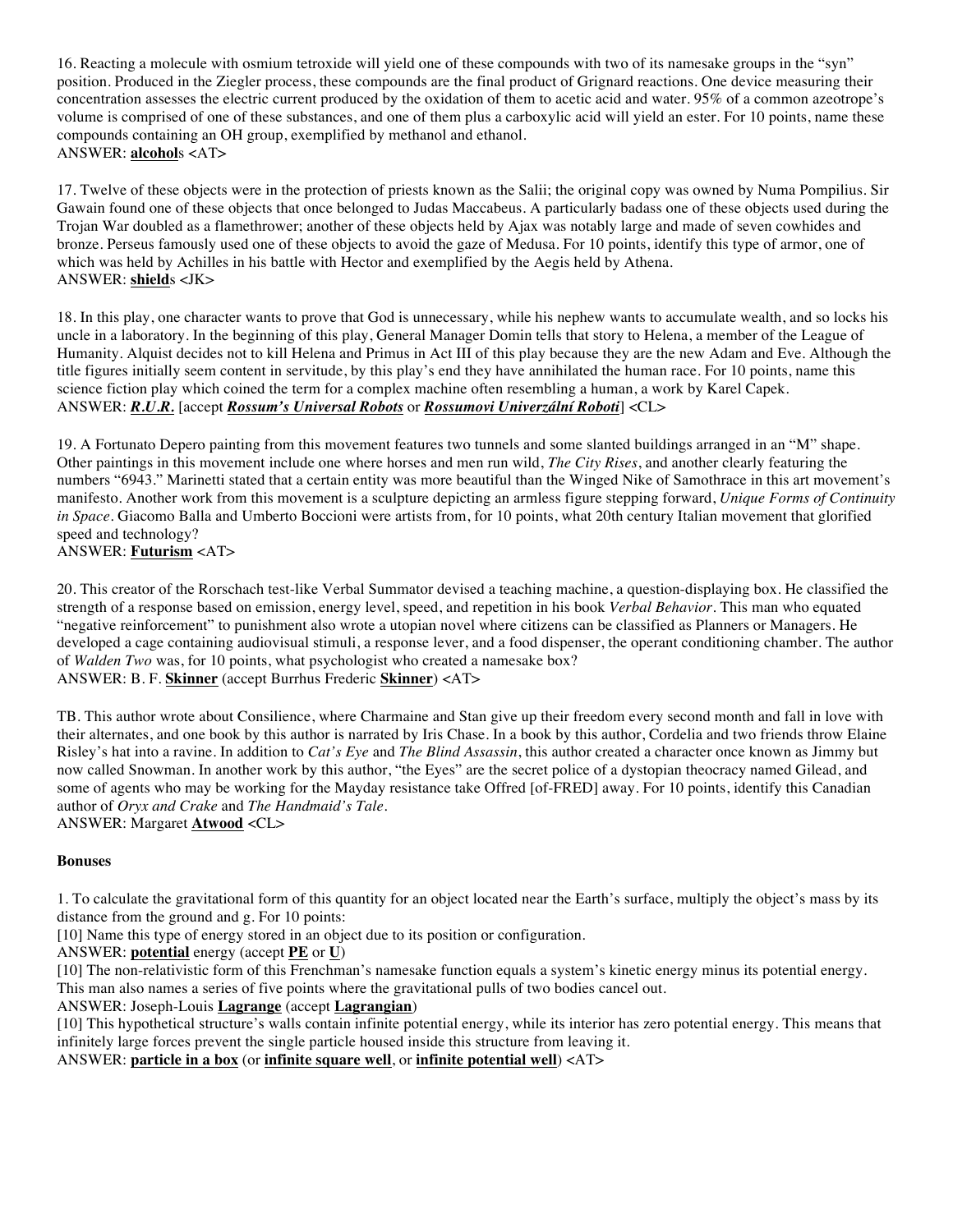2. This ruler was referred to as the "Red Sultan" by his enemies for his repressive internal policies. For 10 points each:

[10] Name this Ottoman ruler who oversaw the First Constitutional Period before retaking autocratic control. He was overthrown by the Young Turks in 1909 and was replaced by his brother, Mehmed V.

## ANSWER: **Abdulhamid II**

[10] This period of modernization, especially of the millet system, ended when Abdulhamid issued the First Ottoman Constitution. ANSWER: **Tanzimat**

[10] These Ottoman soldiers, initially drawn from Christian households, were later abolished after they revolted against Mahmud II in the Auspicious Incident.

ANSWER: **Janissar**ies <LT>

3. The French are evidently excellent at creating drama, because France has produced many great playwrights. For 10 points each: [10] Identify this writer of *The Imaginary Invalid*, *The Misanthrope*, and a work about Elmire, Orgon, and the title hypocrite, *Tartuffe*. ANSWER: **Molière** [accept Jean-Baptiste **Poquelin**]

[10] This French playwright kept the sadness to a minimum in *Esther*, written for youth, and his one comedy, *Les Plaideurs*, but is best known for his tragedies like *Phèdre*, *Andromaque*, and *Athalie*.

ANSWER: Jean(-Baptiste) **Racine**

[10] This man wrote a rationalized version of the *Oedipus* story, as well as *Zaïre*, *Mahomet*, *Mérope*, and a work in which Herod the Great murders the title character, *Mariamne*. He is better known for a 1759 novel criticizing optimism. ANSWER: **Voltaire** [accept Francois-Marie **Arouet**] <CL>

4. For two points A and B on a sphere, these entities are defined as the shorter arc of the great circle passing through A and B. For 10 points:

[10] Name these entities, the shortest possible paths between two points on a curved surface.

## ANSWER: **geodesic**s

[10] Geodesics have many applications in fields of geometry where many of this man's basic axioms do not hold. Many of this Greek mathematician's contributions to mathematics are detailed in his 13-book series, *Elements*.

ANSWER: **Euclid** of Alexandria

[10] The axiom most significantly broken in non-Euclidean geometry is this postulate, which evaluates whether two lines will eventually meet or not. This statement is equivalent to Playfair's axiom.

ANSWER: **parallel** postulate (accept Euclid's **fifth** postulate) <AT>

5. Answer some questions about the fate of this world. At least how Christians see it, anyways. For 10 points each:

[10] During the end of the world, this entity will supposedly fall to Earth after the sounding of a trumpet. It's indicated as an angel or a star in various sources, and will turn all the water on Earth bitter.

#### ANSWER: **Wormwood**

[10] This third horseman of the Apocalypse carries a set of scales and rode a black horse. On the day he appears a voice announces that a "quart of wheat" would cost a day's wages.

## ANSWER: **Famine**

[10] The end of the world is found in this last book of the bible, written by John of Patmos. It tells of the defeat of Satan and the Second Coming.

ANSWER: Book of **Revelation** <JK>

6. The Durand Line separates this nation and Afghanistan. For 10 points each:

[10] Name this country with capital at Islamabad. This country also controls Karachi.

ANSWER: Islamic Republic of **Pakistan**

[10] This narrow mountain pass through the Durand Line is the main route between Afghanistan and Pakistan. Babur attacked India through this pass to start the Mughal dynasty.

# ANSWER: **Khyber** Pass

[10] The Taliban, ISIL, and their allies have been fighting in northwest Pakistan and southeast Afghanistan, which is primarily where this ethnic group lives. Malala Yousafzai is of this ethnicity.

ANSWER: **Pashtun** (similar-sounding word forms) <DM>

7. A notable example of this poetic form is "Mad Girl's Love Song" by Sylvia Plath. For 10 points:

[10] Identify this closed form of poetry consisting of nineteen lines, divided into three tercets and a quatrain, which has two refrains and two repeating rhymes. Perhaps the most famous example is "Do Not Go Gentle Into That Good Night" by Dylan Thomas. ANSWER: **villanelle** [accept **villanesque**]

[10] This female American poet featured the refrains "The art of losing isn't hard to master" and variations with the word "disaster" in a famous villanelle, "One Art." She also wrote "The Armadillo" and *North and South.* 

# ANSWER: Elizabeth **Bishop**

[10] Another villanelle is "If I Could Tell You," by this poet of "Funeral Blues," "The Shield of Achilles," and a poem written "in one of the dives / On Fifty-second Street" contemplating an invasion of Poland, *September 1, 1939*.

ANSWER: W. H. **Auden** [accept Wystan Hugh **Auden**] <CL>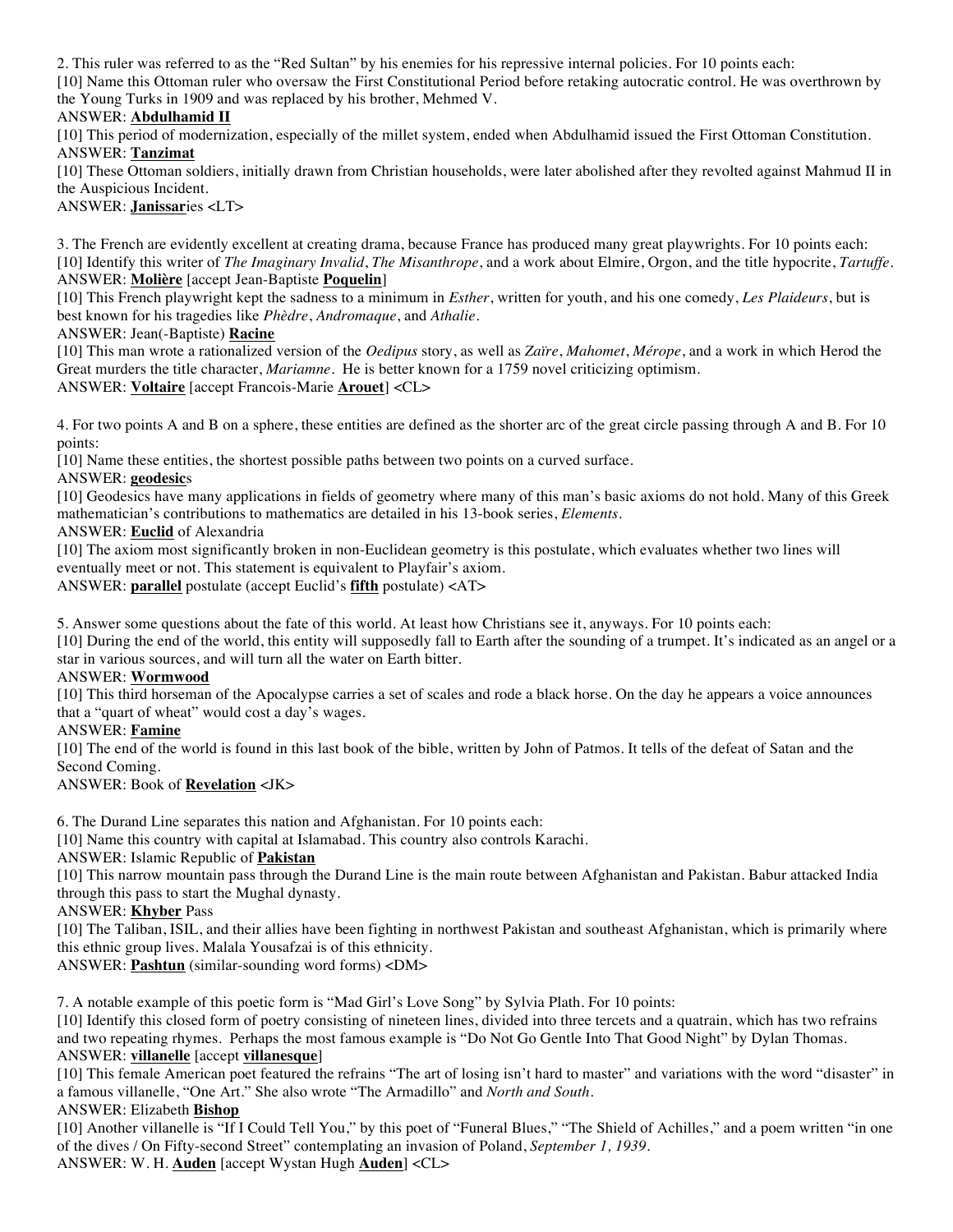8. This Italian sculptor also served as architect for the Vatican's St. Peter's square. For 10 points each:

[10] Name this man, who included golden stucco rays in the background of his *The Ecstasy of Saint Teresa*. His other sculptures include *The Rape of Proserpina* and a depiction of David*.*

## ANSWER: Gian Lorenzo **Bernini**

[10] Due to its extreme realism, Bernini rose to prominence following the creation of a Greek mythology-inspired marble sculpture featuring these two figures. One of these two figures is in the process of turning into a laurel tree.

ANSWER: **Apollo** and **Daphne** (accept in any order)

[10] Bernini created a four-columned black and gold one of these structures to be built over the tomb of St. Peter. These structures are canopies of state, typically over an altar or throne.

## ANSWER: **baldacchino** [or **baldachin**] <RY>

9. This character longs to do more than "mend the stockings or mind the stew." For 10 points each:

[10] Identify this character, who runs away to London to avoid marrying a wool stapler. She kills herself when she discovers she is pregnant, never fulfilling her dream of becoming a writer, though her brother was a famous playwright.

## ANSWER: **Judith Shakespeare** [prompt on partial]

[10] Judith Shakespeare is a character in this essay that argues that women require financial freedom, and the title possession, to be able to write. It was based on its author's lecture series "Women and Fiction."

## ANSWER: *A Room of One's Own*

[10] *A Room of One's Own* is an extended essay by this author of *To the Lighthouse* who wrote about Septimus Smith in *Mrs. Dalloway*.

ANSWER: (Adeline) Virginia **Woolf** [do not accept or prompt on "Virginia Euwer Wolff"] <CL>

10. In the fictional island nation introduced in this book, there is no private property, and housing is rotated between citizens every ten years. For 10 points:

 $[10]$  Name this 16<sup>th</sup> century novel that attempted to depict an ideal society located in the New World.

ANSWER: *Utopia*

[10] *Utopia* is a work by this English humanist philosopher. This man's refusal to endorse Henry VIII's divorce of Catherine of Aragon was depicted in Robert Bolt's *A Man For All Seasons.*

ANSWER: Sir Thomas **More**

[10] In *Utopia*, this traveler tells a fictionalized version of More about his experiences in the titular nation. More suggests that this man was a member of Amerigo Vespucci's crew.

ANSWER: **Raphael Hythlodaeus** (accept either underlined portion) <AT>

11. Many musical works were written in response to the dramatic events of World War II. For 10 points each:

[10] This Aaron Copland piece for brass and percussion was written in response to US involvement in the Second World War. It attempted to motivate Americans to increase labor and production.

ANSWER: *Fanfare for the Common Man*

[10] This composer's *Leningrad Symphony* was originally written in praise of Vladimir Lenin, but soon became regarded as a commemoration to the Soviet citizens who lost their lives during World War II.

ANSWER: Dmitri **Shostakovich** (or Dmitri Dmitriyevich **Shostakovich)** 

[10] This man featured 52 screeching violins in his *Threnody for the Victims of Hiroshima*. Excerpts from his music were also featured in Stanley Kubrick's *The Shining*.

ANSWER: Krzysztof **Penderecki** <AT>

12. Maslow posited that the safety needs level is likely to be found in these people, who were also studied by Urie Bronfenbrenner. For 10 points each:

[10] Identify these people, whom Erik Erikson studied at Pine Ridge Indian Reservation. Lev Vygotsky said that some of them use self-talk.

ANSWER: **child**ren [accept **kid**s or other equivalent descriptions; do not accept or prompt on "babies," etc.]

[10] This Swiss developmental psychologist made sensorimotor and operational stages of child development as well as schemata. ANSWER: Jean **Piaget**

[10] Jean Piaget pioneered the "genetic" form of this discipline, which concerns itself with the theory of knowledge. It was first used by James Ferrier in a work captioned "The Theory of Knowing and Being."

ANSWER: **epistemology** <CL>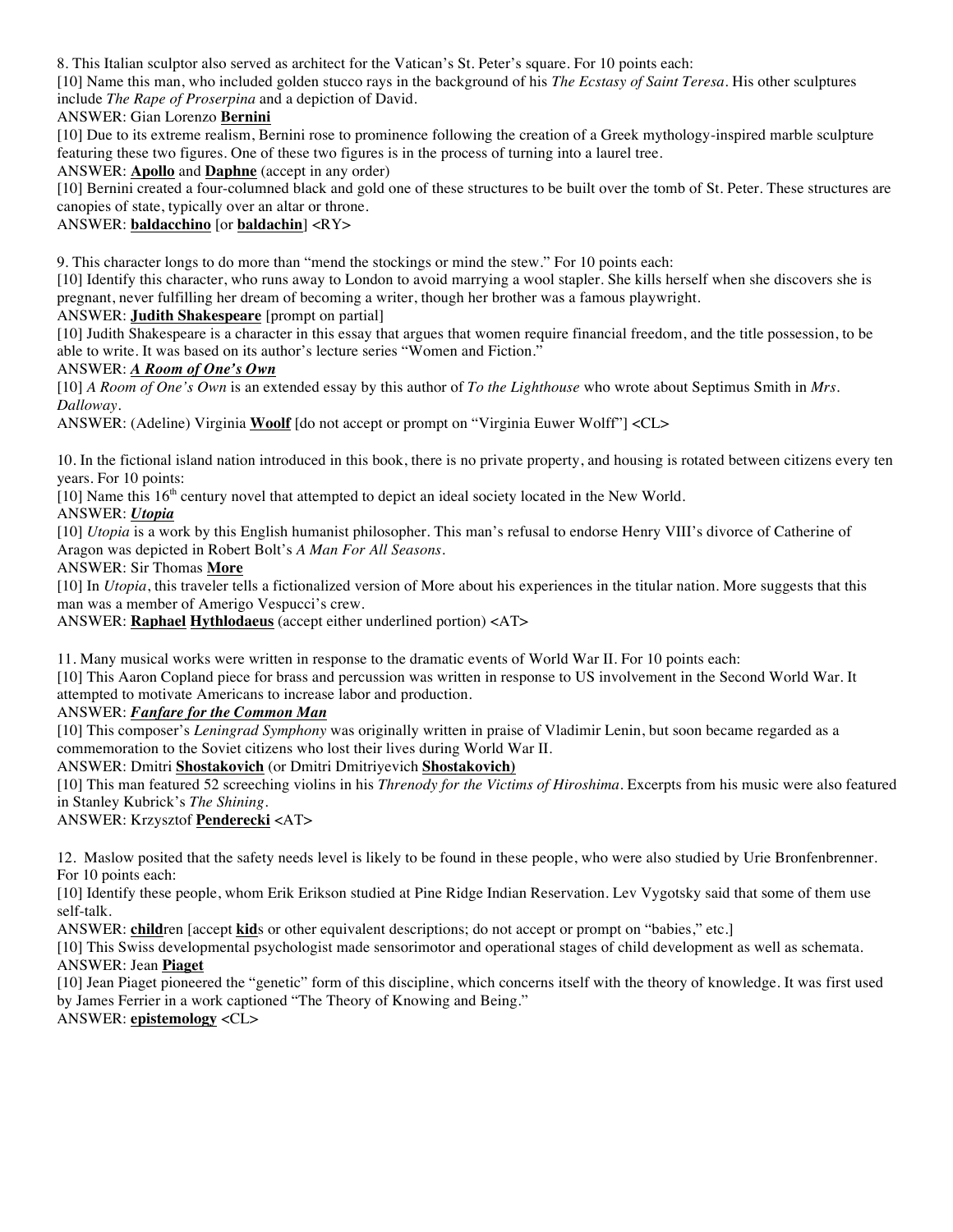13. This process begins when pioneer species like lichen and fungi begin to "normalize" a habitat. For 10 points:

[10] Name this phenomenon, where an ecosystem develops in an area previously devoid of life. It frequently occurs after forest fires or lava flows.

ANSWER: **primary succession** (prompt on ecological **succession**, do not accept "secondary succession")

[10] Primary succession frequently occurs in the chaparral, an example of one of these entities. These entities, like the tundra and tropical rainforest, are formations of plants and animals that have similar climates.

## ANSWER: **biome**s

[10] When an ecosystem undergoes ecological succession for a long period of time, it will eventually reach this steady state, where it will consist of organisms best suited to its average conditions.

## ANSWER: **climax community** (prompt on **climax**) <AT>

14. The head of the World Christian Fundamentals Association named this law. For 10 points each:

[10] Name this Tennessee law that prohibited teaching evolution in public schools. It was signed by Governor Austin Peay ("pea"), and was used to prosecute the defendant in the Scopes Monkey Trial.

## ANSWER: **Butler** Law

[10] This organization financed John Scopes' defense as a way to critique the Butler Law. They believed that it imposed a religious philosophy on the public, violating the Establishment Clause of the First Amendment.

ANSWER: **A**merican **C**ivil **L**iberties **U**nion

[10] This Nebraska Populist led the prosecution at the Scopes Monkey Trial. He also made the "Cross of Gold" speech as the Democratic nominee for President in 1896.

## ANSWER: **William J**ennings **Bryan** [prompt on **Bryan**] <LT>

15. In this work, Tiger Brown fails to stop the protagonist from being sentenced to hanging, but a messenger from the Queen stops the execution and grants that protagonist the title of Baron. For 10 points:

[10] Name this ballad opera adapted from John Gay's *The Beggar's Opera*. In this work, Polly Peachum agrees to marry the main character despite knowing him only for three days.

## ANSWER: *The Threepenny Opera*

[10] *The Threepenny Opera* features lyrics written by this 20th century German playwright. He wrote about a family suffering from the devastation of the Thirty Years' War in *Mother Courage and Her Children*.

#### ANSWER: Bertolt **Brecht** (accept Eugen Bertolt Friedrich **Brecht**)

[10] Brecht opened his Threepenny Opera with this song, inspired by the Medieval *moritat*, or murder ballad. This song mentions its titular character's wicked deeds, and compares him to a toothed shark.

ANSWER: "The Ballad of **Mack the Knife**" (accept **"Die Moritat von Mackie Messer"**) <AT>

16. This man's geis ("GESH") was broken when he ate an offering of dog meat out of gratitude. Lugaid took advantage of this, and killed this figure with a magical spear. For 10 points:

[10] Name this Irish mythological hero, who appears in the stories of the Ulster cycle. He himself wielded the spear Gae Bolg and slew a guard dog to receive his title.

#### ANSWER: **Cu Chulainn** (accept **Setanta**)

[10] This war goddess attempts to interfere with Cu Chulainn in battle multiple times, but is stopped each time. She's often depicted as a trio of sisters consisting of the Badb, the Macha, and the Nemain.

#### ANSWER: **Morrigan**

[10] In some tales, the Morrigan disguises herself as one of these old female spirits. They wail when someone is about to die. Answer: **banshee** <JK/AT>

17. After his apprenticeship, this man began working at Midvale Steel Works. For 10 points each:

[10] Name this engineer and author who developed the concept of scientific management, which minimized waste and maximized worker productivity, leading to the rise of city managers and management consultants.

#### ANSWER: Frederick Winslow **Taylor**

[10] This namesake of an automobile company used scientific management and the assembly line to mass-produce Model Ts in the early 1900s.

#### ANSWER: Henry **Ford**

[10] Taylorism and McDonaldization rely on workers' "formal" rationality, an idea proposed by this formulator of the "iron cage" of rationality. He also wrote *Politics as a Vocation*.

ANSWER: Karl Emil Maximilian "Max" **Weber** ("VAY-ber") <CL/RN>